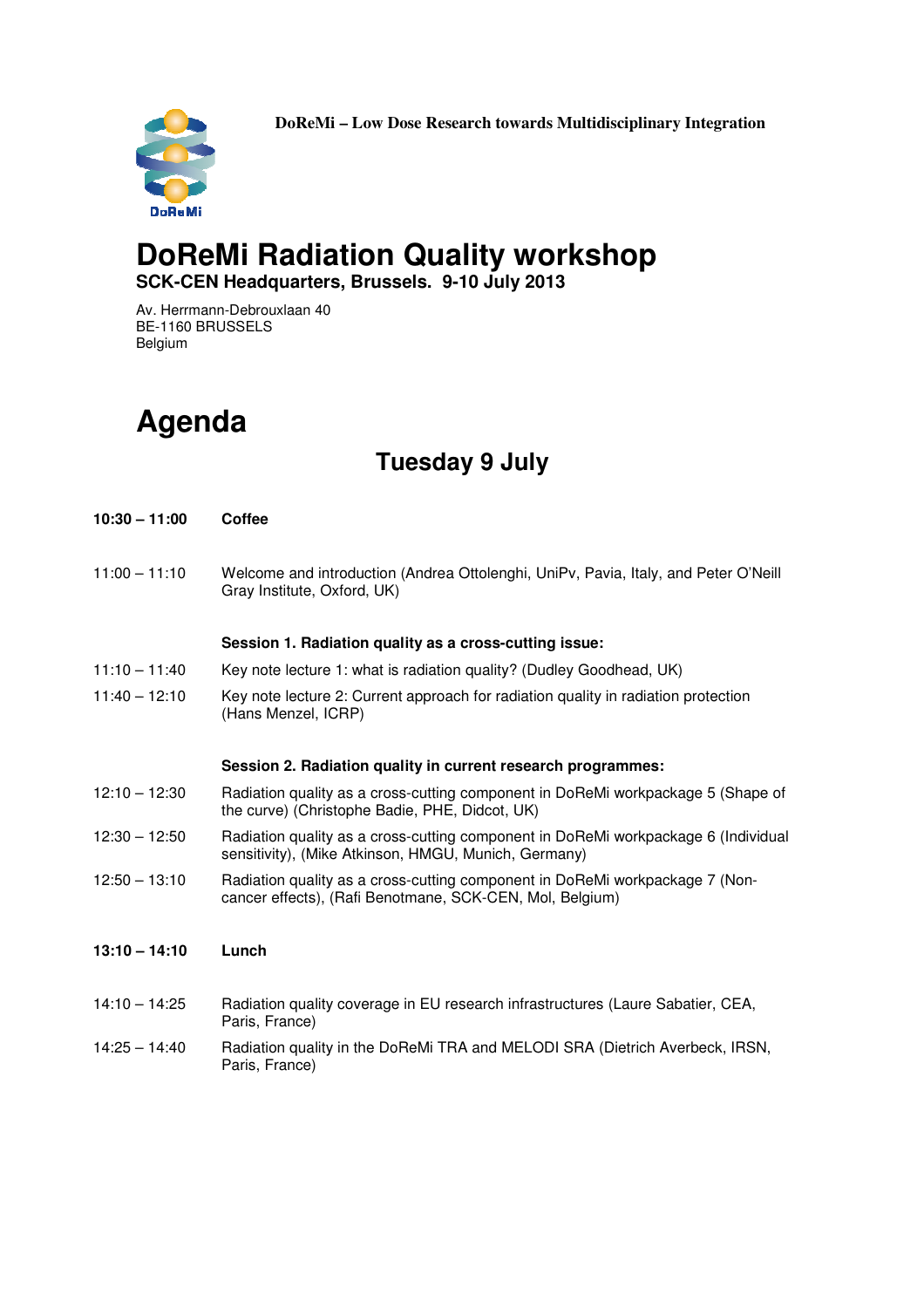

**DoReMi – Low Dose Research towards Multidisciplinary Integration** 

|                 | Session 3 Probing the sub-disciplines: what do we know now? – what do we<br>need to know?                                  |
|-----------------|----------------------------------------------------------------------------------------------------------------------------|
| $14:40 - 15:10$ | The physics: (Michael Dingfelder Greenville, North Carolina, US)                                                           |
| $15:10 - 15:40$ | The chemistry: (Jean-Luc Ravanat CEA, Grenoble, France)                                                                    |
| $15:40 - 16:10$ | Modelling: (Werner Friedland, HMGU, Munich, Germany)                                                                       |
| $16:10 - 16:30$ | Coffee                                                                                                                     |
|                 | <b>Session 3 continued</b>                                                                                                 |
| $16:30 - 17:00$ | DNA damage response in the context of chromatin and radiation quality: (Burkhard<br>Jakob, GSI, Darmstadt, Germany)        |
| 17:00 - 17:30   | Epigenetics II RNA interference - mi-RNA -RNA: (Simone Moertl, HMGU, Munich,<br>Germany)                                   |
| $17:30 - 18:00$ | Omics: proteome, transcriptome, pathways: (Sally Amundson, Columbia Univ., NYC,<br>USA)                                    |
| 20:00           | <b>Dinner</b> (venue: Aux Armes de Bruxelles, Rue des Bouchers, 13 - BRUXELLES 1000<br>http://www.auxarmesdebruxelles.com) |

## **Wednesday 10 July**

#### **Start 9:00**

#### **Session 3 continued**

- 9:00 9:30 Extra/intra signalling: 3D studies: (Kevin Prise, QUB, Belfast, UK)
- 9:30 10:00 Animal studies: (Christophe Badie, PHE, Didcot, UK)
- 10:00 10:30 Non cancer effects: (Rafi Benotmane, SCK-CEN, Mol, Belgium)
- **10:30 11:00 Coffee**

#### **Session 4: Radiation quality as a probe to understand radiobiology and biology**

- 11:00 11:30 NASA Model for cancer risk to Space Radiation: (Frank Cucinotta, NASA, Houston, USA)
- 11:30 12:00 Surrogate markers of radiation quality chromosomal effects: (Mark Hill, Gray Institute, Oxford, UK)